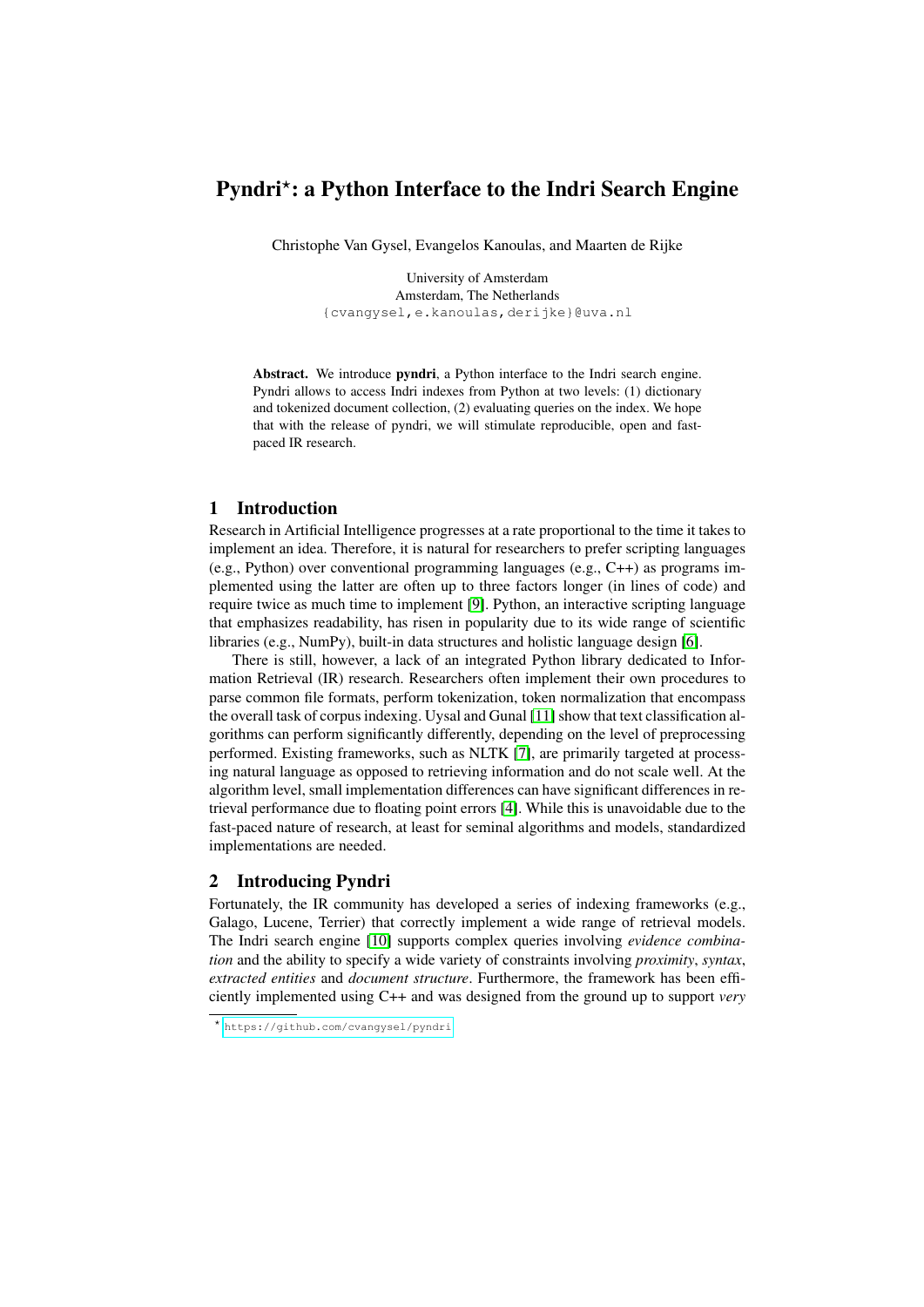```
index = pyndri.Index('/opt/local/clueweb09')
for int_doc_id in range(index.document_base(),
    index.maximum_document()):
ext_doc_id, doc_tokens = index.document(int_doc_id)
```
Code snippet 1: Tokenized documents in the index can be iterated over. The **ext doc id** variable in the inner loop will equal the document identifier (e.g., **clueweb09-en0039-05-00000**), while the **doc tokens** points to a tuple of integers that correspond to the document term identifiers.

```
index = pyndri.Index('/opt/local/clueweb09')
dictionary = pyndri.extract_dictionary(index)
   int doc id = index.document ids(
         \overline{c}lueweb09-en0039-05-00000
print([dictionary[token_id]
         for token_id in index.document(int_doc_id)[1]])
```
Code snippet 2: A specific document is retrieved by its external document identifier. The index dictionary can be queried as well. In the above example, a list of token strings corresponding to the document's contents will be printed to **stdout**.

*large databases*, *optimized query execution* and *fast and concurrent indexing*. A large subset of the retrieval models [\[1,](#page-3-6) [2,](#page-3-7) [5,](#page-3-8) [12,](#page-3-9) [13\]](#page-3-10) introduced over the course of history can be succinctly formulated as an Indri query. However, to do so in an automated manner, up until now researchers were required to resort to C++, Java or shell scripting. C++ and Java, while excellent for production-style systems, are slow and inflexible for the fast prototyping paradigm used in research. Shell scripting fits better in the research paradigm, but offers poor string processing functionality and can be error-prone. Besides, shell scripting is unsuited if one wants to evaluate a large number of complex queries or wishes to extract documents from the repository as this incurs overhead, causing avoidable slow execution. Existing Python libraries for indexing and searching, such as PyLucene, Whoosh or ElasticSearch, do not support the rich Indri language and functionality required for rapid prototyping.

We fill this gap by introducing pyndri, a lightweight interface to the Indri search engine. Pyndri offers read-only access at two levels in a given Indri index.

2.1 Low-level access to document repository First of all, pyndri allows the retrieval of tokenized documents stored in the index repository. This allows researchers to avoid implementing their own format parsing as Indri supports all major formats used in IR, such as the trectext, trecweb, XML documents and Web ARChive (WARC) formats. Furthermore, standardized tokenization and normalization of texts is performed by Indri and is no longer a burden to the researcher. Code snippet [1](#page-1-0) shows how a researcher can easily access documents in the index. Lookup of internal document identifiers given their external name is provided by the Index.document ids function.

The dictionary of the index (Code snippet [2\)](#page-1-1) can be accessed from Python as well. Beyond bi-directional token-to-identifier translation, the dictionary contains corpus statistics such as term and document frequencies as well. The combination of index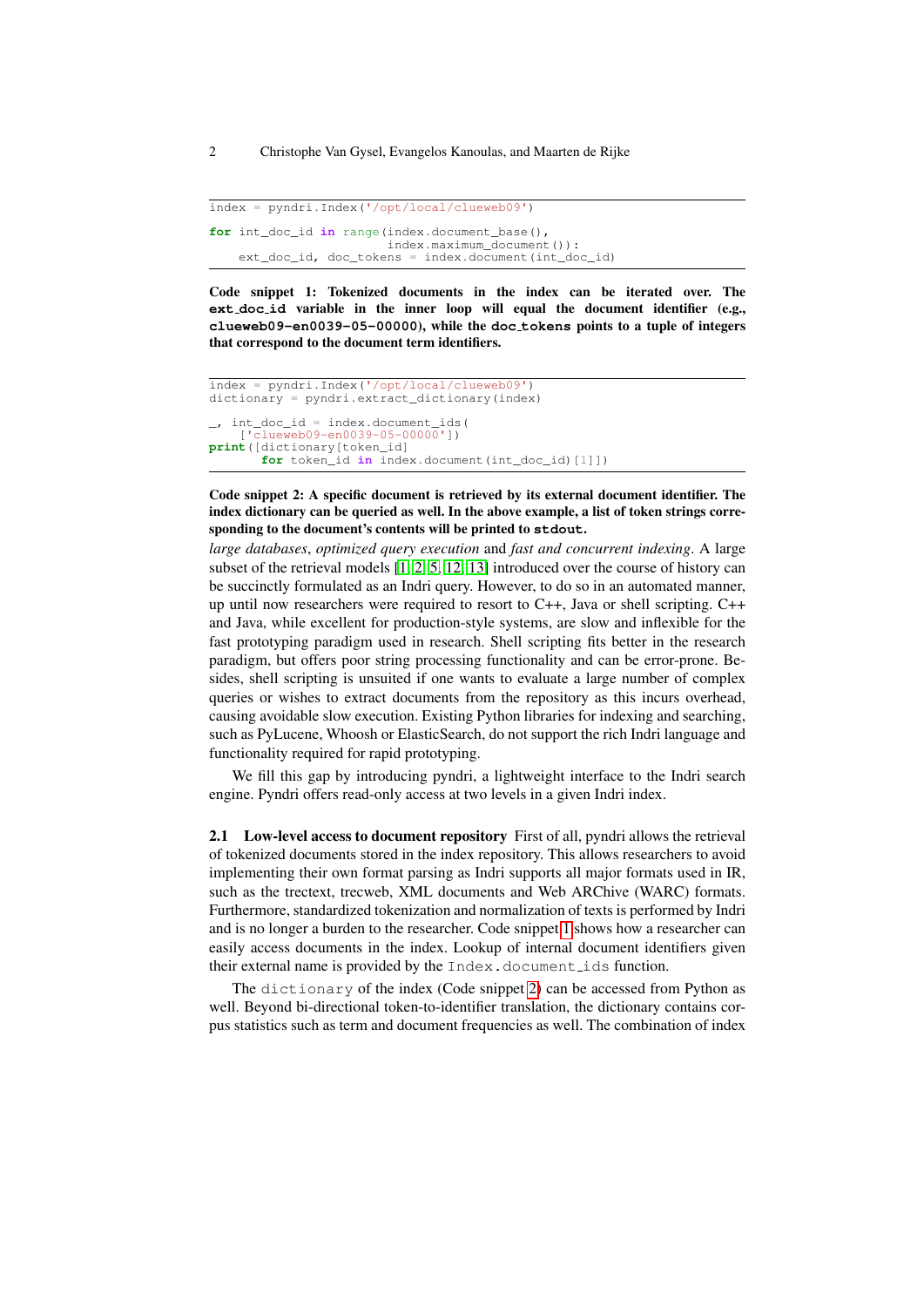```
index = pyndri.Index('/opt/local/clueweb09')
for int doc, score in index.query('obama family tree'):
    # Do stuff with the document.
```
Code snippet 3: Simple queries can be fired using a simple interface. Here we query the index for topic **wt09-1** from the TREC 2009 Web Track using the Indri defaults (Query Language Model (QLM) with Dirichlet smoothing,  $\mu = 2500$ ).

```
index = pyndri.Index('/opt/local/clueweb09')
query_env = pyndri.QueryEnvironment(
index, rules=('method:dirichlet,mu:5000',))
results = query_env.query(
     '#weight( 0.70 obama 0.20 family 0.10 tree )',
document_set=map(
          operator.itemgetter(1),
          index.document_ids([
'clueweb09-en0003-55-31884',
               'clueweb09-en0006-21-20387',
               'clueweb09-enwp01-75-20596',
               'clueweb09-enwp00-64-03709',
               'clueweb09-en0005-76-03988'
         ])),
     results_requested=3,
     include_snippets=True)
for int_doc_id, score, snippet in results:
# Do stuff with the document and snippet.
```
Code snippet 4: Advanced querying of topic **wt09-1** with custom smoothing rules, using a weighted-QLM. Only a subset of documents is searched and we impose a limit on the size of the returned list. In addition to the document identifiers and their retrieval score, the function now returns snippets of the documents where the query terms match.

iteration and dictionary interfacing integrates conveniently with the Gensim<sup>[1](#page-0-0)</sup> package, a collection of topic and latent semantic models such as LSI [\[3\]](#page-3-11) and word2vec [\[8\]](#page-3-12). In particular for word2vec, this allows for the training of word embeddings on a corpus while avoiding the tokenization mismatch between the index and word2vec. In addition to tokenized documents, pyndri also supports retrieving various corpus statistics such as document length and corpus term frequency.

2.2 Querying Indri from Python Secondly, pyndri allows the execution of Indri queries using the index. Code snippet [3](#page-2-0) shows how one would query an index using a topic from the TREC 2009 Web Track using the Indri default retrieval model. Beyond simple terms, the query () function fully supports the Indri Query Language.<sup>[2](#page-0-0)</sup>

In addition, we can specify a subset of documents to query, the number of requested results and whether or not snippets should be returned. In Code snippet [4](#page-2-1) we create a QueryEnvironment, with a set of custom smoothing rules. This allows the user to apply fine-grained smoothing settings (i.e., per-field granularity).

<sup>1</sup> <https://radimrehurek.com/gensim>

<sup>2</sup> <http://lemurproject.org/lemur/IndriQueryLanguage.php>